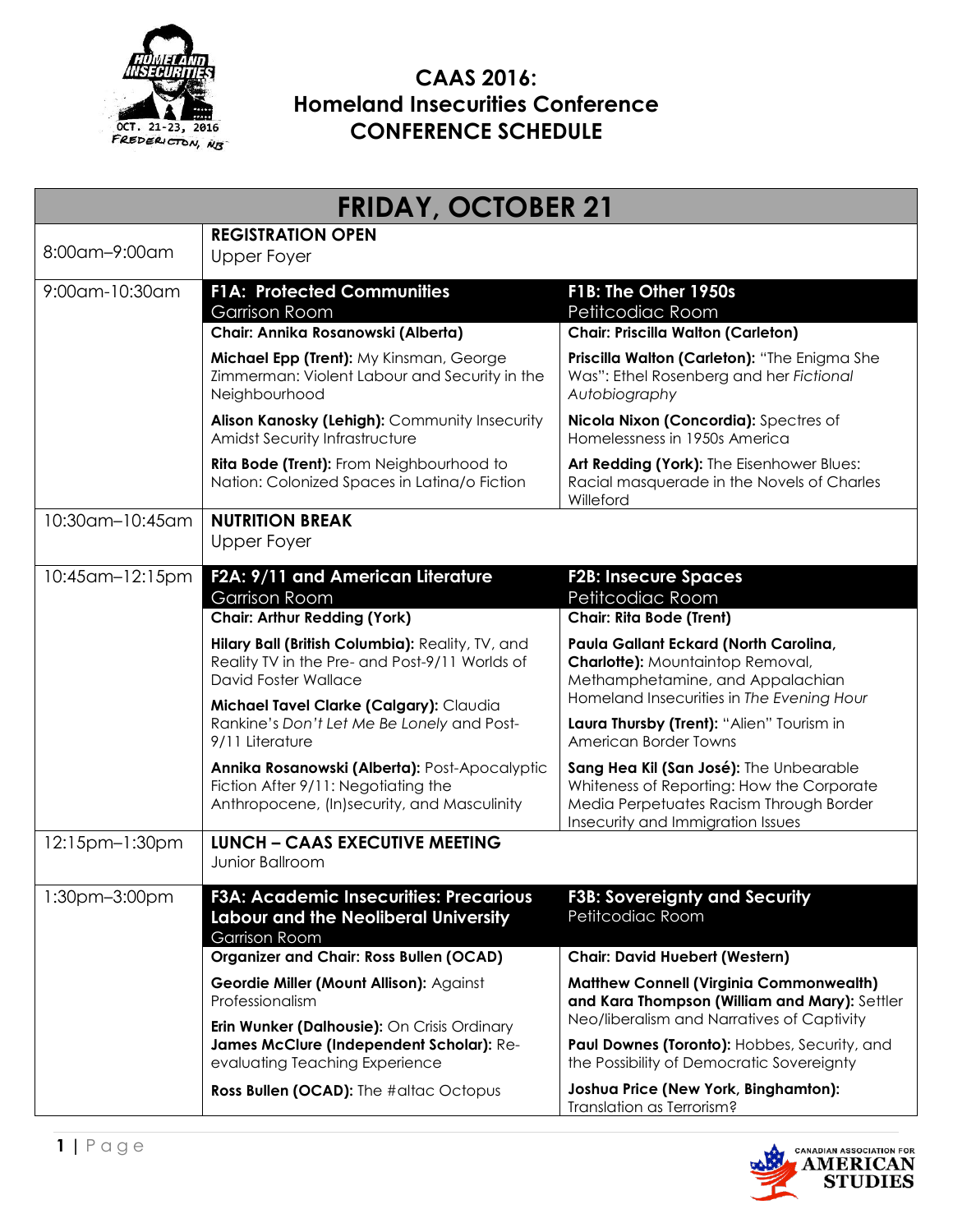

| $-0.0, N_S$<br>$3:00$ pm $-3:15$ pm | <b>NUTRITION BREAK</b>                                                                                                               |                                                                                                                                                    |
|-------------------------------------|--------------------------------------------------------------------------------------------------------------------------------------|----------------------------------------------------------------------------------------------------------------------------------------------------|
|                                     | <b>Upper Foyer</b>                                                                                                                   |                                                                                                                                                    |
|                                     |                                                                                                                                      |                                                                                                                                                    |
| 3:15pm-4:45pm                       | <b>F4A: Terrorism and American Identity 1</b><br><b>Garrison Room</b>                                                                | <b>F4B: Growing Up Insecure</b><br>Petitcodiac Room                                                                                                |
|                                     | <b>Chair: Carole Stewart (Brock)</b>                                                                                                 | <b>Chair: Michael Tavel Clarke (Calgary)</b>                                                                                                       |
|                                     | Ilyas Cumar Abukar (Maryland, College Park):<br>Provincializing 9/11: Somali Immigrants in the<br>Shadow of Imperial Humanitarianism | Naomi Morgenstern (Toronto): "I Know You Are<br>Scared, and I Know You Want to Go Home":<br>Protecting Children in Denis Villeneuve's<br>Prisoners |
|                                     | Katharina Motyl (Tübingen): Rendered an<br>Oxymoron, Dispossessed Again: Witnessing 9/11<br>and the "War on Terror" as a Palestinian | Jason Potts (St. Francis Xavier): Signals of<br>Unhappiness                                                                                        |
|                                     | American in Suheir Hammad's "first writing<br>since"                                                                                 | Peter Brown (Mount Allison): Neoliberal Los<br>Angeles: Karen Tei Yamashita's Tropic of<br>Orange                                                  |
| 5:00pm-6:00pm                       | <b>WINE &amp; CHEESE RECEPTION</b><br>Upper Foyer & St. Croix Room                                                                   |                                                                                                                                                    |
| 6:00pm-7:00pm                       | <b>VIRGINIA J. ROCK PLENARY</b><br>Petitcodiac Room                                                                                  |                                                                                                                                                    |
|                                     | Timothy Melley (Miami): Security's Fictions                                                                                          |                                                                                                                                                    |
|                                     | <b>SATURDAY, OCTOBER 22</b>                                                                                                          |                                                                                                                                                    |
| 9:00am-10:30am                      | <b>S1A: Gender Insecurities</b><br>Garrison Room                                                                                     | <b>S1B: Prison States</b><br>Petitcodiac Room                                                                                                      |
|                                     | <b>Chair: Jennifer Andrews (New Brunswick)</b>                                                                                       | Chair: Brian Nail (Florida, Jacksonville)                                                                                                          |
|                                     | Brad Congdon (Dalhousie): "So Much Good<br>Blood": Robert E. Howard's Conan in the<br>(In)Security State                             | Jason Haslam (Dalhousie): Chain-Gang Gothic:<br>The Spectacular Terrors of the Convict Lease<br>System                                             |
|                                     | Rachel Fraser (Acadia): "The Culture of<br>Motherhood: Comparing Sylvia Plath's<br>Matriarchal Themes with the Self-Help<br>Movement | Jason Demers (Regina): Watching People<br>Watching: Staging Scopophilia in Orange is the<br><b>New Black</b>                                       |
|                                     | David Huebert (Western): The Bull's Ring: Bovine<br>Anal Eroticism and Queerly Disabled<br>Heterosexuality in The Sun Also Rises     |                                                                                                                                                    |
| 10:30pm-10:45                       | <b>NUTRITION BREAK</b><br><b>Upper Foyer</b>                                                                                         |                                                                                                                                                    |
| 10:45-12:15pm                       | <b>S2A: Terrorism and American Identity II</b><br><b>Garrison Room</b>                                                               | <b>S2B: Americans Imagining Canada</b><br>Petitcodiac Room                                                                                         |
|                                     | Chair: Liane Tanguay (Houston-Victoria)                                                                                              | Chair: Priscilla Walton (Carleton)                                                                                                                 |

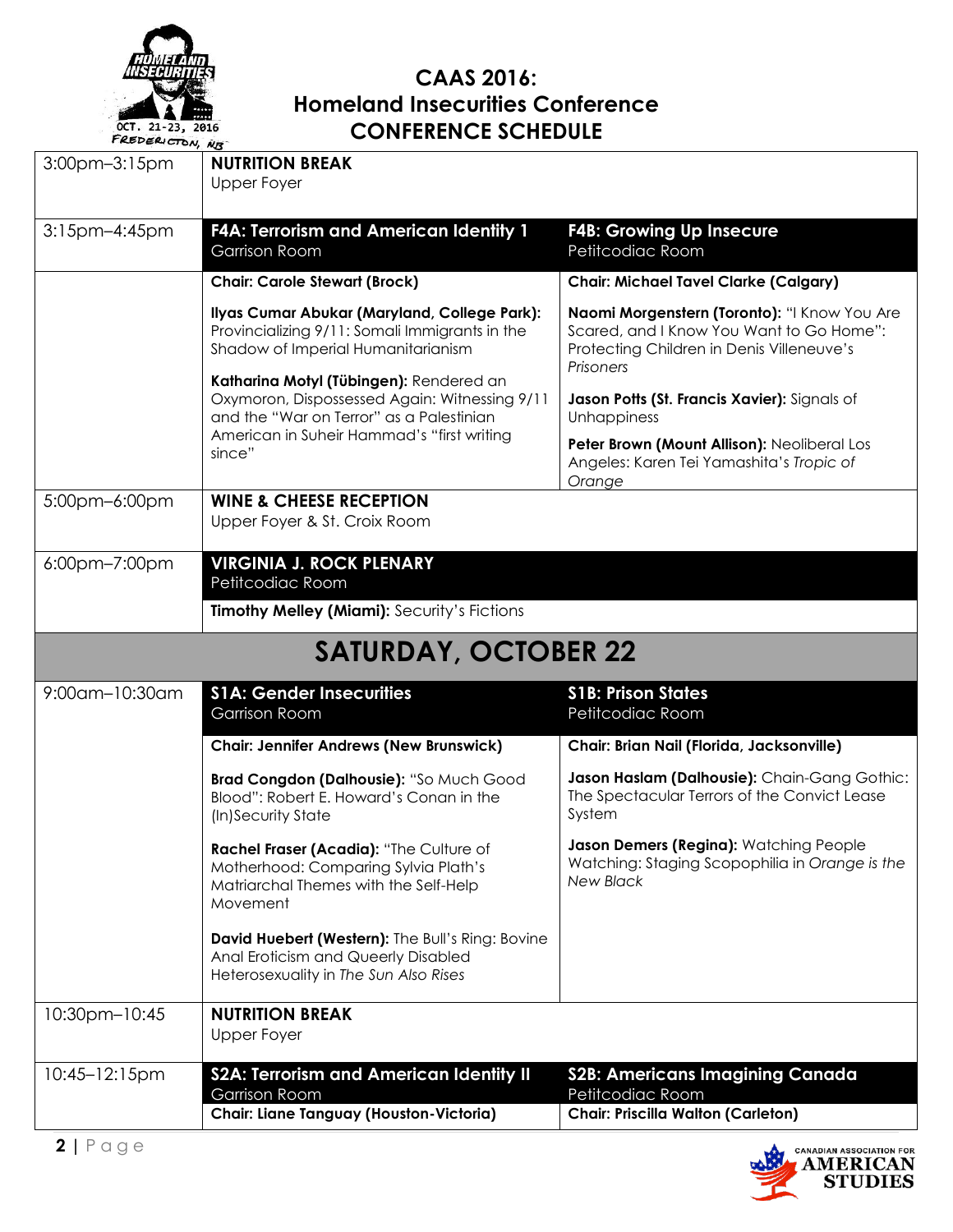

| $12:15$ pm- $1:30$ pm | Susana Araújo (Lisbon): The Winterscapes of<br>International Security: The "War on Terror" and<br>the ICC in Roman Polanski's The Ghost Writer<br>David Calloway (Alberta): Space, Mobility, and<br>the Containment of the Other in Terrorist,<br>Netherland, and The Reluctant Fundamentalist<br>Janet Melo-Thaiss (York): Taking Inventory of<br>"Complacent Consciousness": Dionne Brand's<br>Ethical Response to Paranoia, Terror, and<br>Alterity<br><b>LUNCH - CAAS ANNUAL GENERAL MEETING</b> | Rachel Bryant (New Brunswick): What is an<br>American Now? J. Hector St. John de<br>Crèvecoeur at the Hemispheric Turn<br>Jennifer Andrews (New Brunswick): Reading<br>Evangeline and What is Left the Daughter:<br>Tracing American Projections of Grief Onto<br>Atlantic Canada<br>Alyssa MacLean (Western): Mapping Acadia in<br>Uncle Tom's Cabin |  |
|-----------------------|------------------------------------------------------------------------------------------------------------------------------------------------------------------------------------------------------------------------------------------------------------------------------------------------------------------------------------------------------------------------------------------------------------------------------------------------------------------------------------------------------|-------------------------------------------------------------------------------------------------------------------------------------------------------------------------------------------------------------------------------------------------------------------------------------------------------------------------------------------------------|--|
|                       | Junior Ballroom                                                                                                                                                                                                                                                                                                                                                                                                                                                                                      |                                                                                                                                                                                                                                                                                                                                                       |  |
| 1:30pm-3:00pm         | S3A: The Health of the State: Randolph<br><b>Bourne at War</b><br><b>Garrison Room</b>                                                                                                                                                                                                                                                                                                                                                                                                               | <b>S3B: Conservative Insecurities</b><br>Petitcodiac Room                                                                                                                                                                                                                                                                                             |  |
|                       | <b>Organizer and Chair: Jeff Brown (New</b>                                                                                                                                                                                                                                                                                                                                                                                                                                                          | <b>Chair: Geordie Miller (Mount Allison)</b>                                                                                                                                                                                                                                                                                                          |  |
|                       | <b>Brunswick)</b><br>Jeff Brown (New Brunswick): The State and the<br>Herd: Randolph Bourne and Collective<br><b>Behaviour at War</b>                                                                                                                                                                                                                                                                                                                                                                | Patrick Manning (McMaster): "Make America<br>[White] Again": Economic Insecurity,<br>Nativism/Racism, and Presidential Politics in the<br>U.S. Rust Belt                                                                                                                                                                                              |  |
|                       | Andrew Johnston (Carleton): Apathy, Passive<br>Resistance, and Cynicism: Randolph Bourne's<br>Sociology of the Liberal State                                                                                                                                                                                                                                                                                                                                                                         | Liane Tanguay (Houston-Victoria): "Of Snakes<br>and Skittles: Delusions of Immunity in Donald<br>Trump's America."                                                                                                                                                                                                                                    |  |
|                       | John Munro (Saint Mary's): An Insecure Story:<br>The Cold War and Other Possible Narratives of<br>the Postwar                                                                                                                                                                                                                                                                                                                                                                                        | Stephen Schryer (New Brunswick): The<br>Conservative Imagination: National Review<br>and the Uses of Literature                                                                                                                                                                                                                                       |  |
| 3:00pm-3:15pm         | <b>NUTRITION BREAK</b><br><b>Upper Foyer</b>                                                                                                                                                                                                                                                                                                                                                                                                                                                         |                                                                                                                                                                                                                                                                                                                                                       |  |
| 3:15pm-4:45pm         | <b>S4A: The Poetics of Insecurity</b><br><b>Garrison Room</b>                                                                                                                                                                                                                                                                                                                                                                                                                                        | <b>S4B: Disrupting Homeland in Early</b><br><b>African-American Literature</b><br>Petitcodiac Room                                                                                                                                                                                                                                                    |  |
|                       | <b>Chair: Sara Dunton (New Brunswick)</b>                                                                                                                                                                                                                                                                                                                                                                                                                                                            | <b>Chair: Ross Bullen (OCAD)</b>                                                                                                                                                                                                                                                                                                                      |  |
|                       | Adam Beardsworth (Memorial): I'm Insecure,<br>You're Insecure: Confessional Poetry, Self Help,<br>and the Rise of Cold War Biopower                                                                                                                                                                                                                                                                                                                                                                  | Jennifer Harris (Waterloo): The Hanging of Phillis:<br>African American Life and 18thCentury Boston<br>Carole Lynn Stewart (Brock): Frances Harper                                                                                                                                                                                                    |  |
|                       | Phillip Crymble (New Brunswick): Stolen Goods:<br>Accommodation, Co-optation, and the<br>Impact of Liberal Pluralism on Post-Avant<br><b>American Poetry</b>                                                                                                                                                                                                                                                                                                                                         | and Ida B. Wells: Iola's Challenge to Alcohol,<br>Lynching, and the Rise of the Prison                                                                                                                                                                                                                                                                |  |
|                       | Ross Leckie (New Brunswick): Lyric Insecurities                                                                                                                                                                                                                                                                                                                                                                                                                                                      |                                                                                                                                                                                                                                                                                                                                                       |  |
| 5:00pm-6:00pm         | <b>WINE &amp; CHEESE RECEPTION</b><br>Upper Foyer & St. Croix Room                                                                                                                                                                                                                                                                                                                                                                                                                                   |                                                                                                                                                                                                                                                                                                                                                       |  |